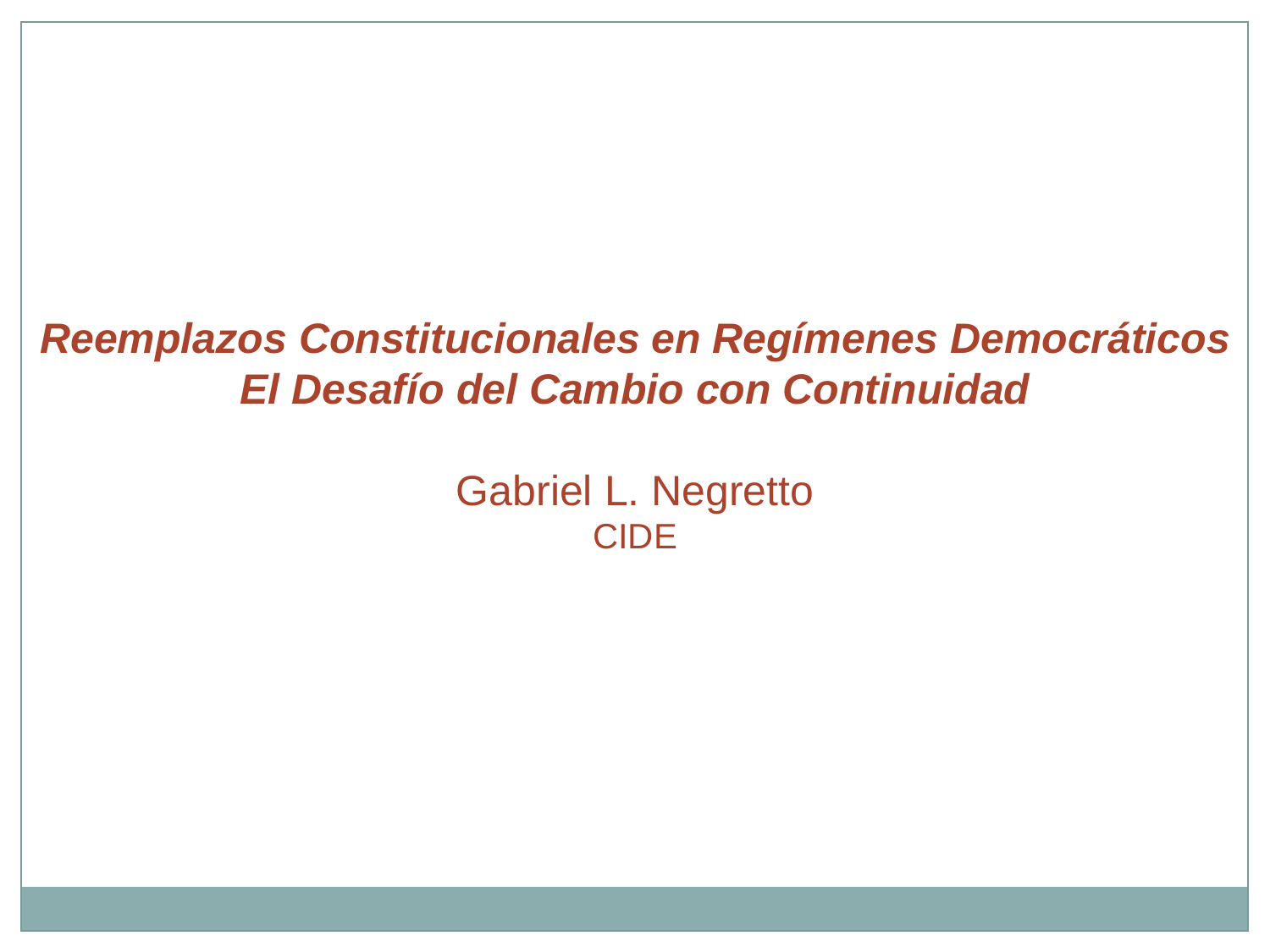# *Argumento*

- Los procesos constituyentes en regímenes democráticos tienden a preservar la continuidad del régimen y profundizar la democratización cuando el marco legal provee controles institucionales para la activación e implementación del proceso, cuando las reglas electorales y de decisión inducen una representación plural en el cuerpo constituyente y cuando la participación popular complementa y no sustituye el pluralismo representativo.
- Dado que la mayoría de las constituciones no regulan su reemplazo antes del evento, un proceso que es al mismo tiempo consensual, incluyente y participativo sólo puede ser provisto cuando el nivel de conflicto entre fuerzas proreforma y anti-reforma es bajo o cuando su balance de poder es relativamente parejo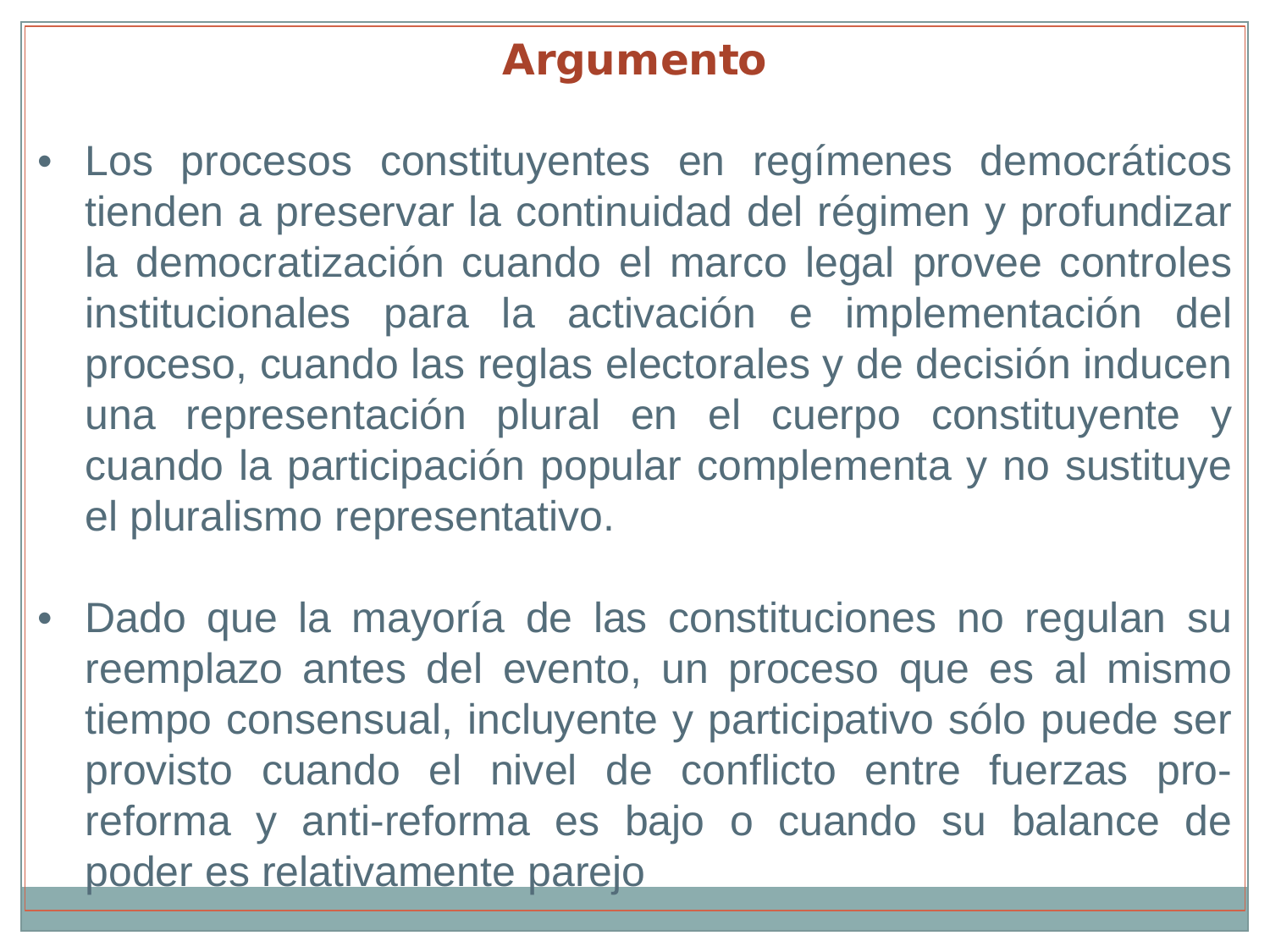#### **Procesos Constituyentes en Regímenes Democráticos, 1900-2015**

| <b>Country</b>     | <b>Year</b> | <b>Region</b>     | <b>Sub-region</b>                          | <b>Reason for replacement</b>            |  |
|--------------------|-------------|-------------------|--------------------------------------------|------------------------------------------|--|
| <b>DENMARK</b>     | 1915        | Europe<br>Western |                                            | Democratization                          |  |
| <b>DENMARK</b>     | 1953        | Europe<br>Western |                                            | Democratization                          |  |
| <b>FINLAND</b>     | 2000        | Europe            | Western                                    | Modernization                            |  |
| <b>FRANCE</b>      | 1958        | Europe            | Western                                    | Political crisis                         |  |
| <b>ICELAND</b>     | 1944        | Europe            | Western                                    | Democratization                          |  |
| <b>IRELAND</b>     | 1937        | Europe            | Western                                    | Balance-of-power shift /Democratization  |  |
| <b>SWEDEN</b>      | 1974        | Europe            | Western                                    | Democratization/Modernization            |  |
| <b>SWITZERLAND</b> | 2000        | Europe            | Western                                    | Modernization                            |  |
| <b>HUNGARY</b>     | 2011        | Europe            | Eastern                                    | Balance-of-power shift                   |  |
| <b>POLAND</b>      | 1997        | Europe            | Eastern                                    | Democratization                          |  |
| <b>UKRANIE</b>     | 1996        | Europe            | Eastern                                    | Democratization/State-building           |  |
| <b>KENYA</b>       | 2010        | Africa            | Sub-Saharan                                | Political crisis                         |  |
| <b>THAILAND</b>    | 1997        | Asia              | East                                       | Democratization                          |  |
| <b>SRI LANKA</b>   | 1972        | Asia              | South                                      | Balance-of-power shift                   |  |
| <b>ARGENTINA</b>   | 1994        | Latin America     | South                                      | Balance-of-power shift                   |  |
| <b>BOLIVIA</b>     | 2009        | Latin America     | Andean                                     | Political crisis/ Balance-of-power shift |  |
| <b>COLOMBIA</b>    | 1991        | Latin America     | Andean                                     | Political crisis                         |  |
| <b>ECUADOR</b>     | 1998        | Latin America     | Andean                                     | Political crisis                         |  |
| <b>ECUADOR</b>     | 2008        | Latin America     | Andean                                     | Balance-of-power shift                   |  |
| <b>URUGUAY</b>     | 1942        | Latin America     | South                                      | Democratization                          |  |
| <b>URUGUAY</b>     | 1952        | Latin America     | South                                      | Democratization                          |  |
| <b>URUGUAY</b>     | 1967        | Latin America     | South                                      | Democratization                          |  |
| <b>VENEZUELA</b>   | 1999        | Latin America     | Andean                                     | Balance-of-power shift                   |  |
| TRIN &TOB.         | 1976        | Caribbean         | Political crisis/ Democratization<br>South |                                          |  |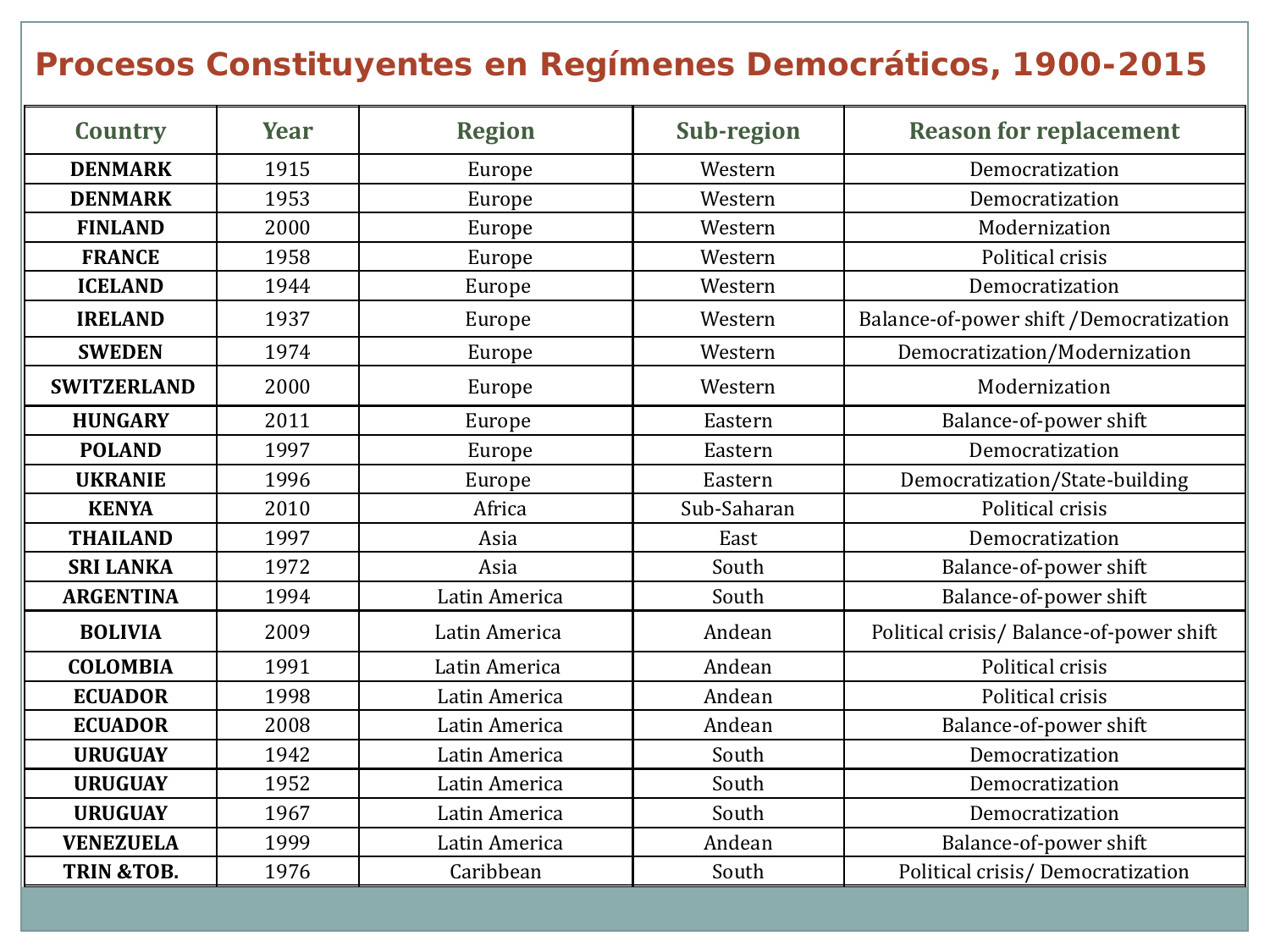#### **Características Procedimentales, 1900-2015**

| Country                | Year | Legal<br>Continuity | <b>Institutional</b><br><b>Checks</b> | <b>Constituent</b><br>Legislature | <b>Plural</b><br><b>Representation</b> | <b>Public</b><br>Consultation/<br><b>Submissions</b> | Referendum     |
|------------------------|------|---------------------|---------------------------------------|-----------------------------------|----------------------------------------|------------------------------------------------------|----------------|
| <b>DENMARK</b>         | 1915 | <b>YES</b>          | <b>YES</b>                            | <b>YES</b>                        | <b>YES</b>                             | N <sub>O</sub>                                       | <b>YES</b>     |
| <b>DENMARK</b>         | 1953 | <b>YES</b>          | <b>YES</b>                            | <b>YES</b>                        | <b>YES</b>                             | N <sub>O</sub>                                       | <b>YES</b>     |
| <b>FINLAND</b>         | 2000 | <b>YES</b>          | <b>YES</b>                            | <b>YES</b>                        | <b>YES</b>                             | N <sub>0</sub>                                       | N <sub>O</sub> |
| <b>FRANCE</b>          | 1958 | <b>YES</b>          | <b>YES</b>                            | NO (EXECUTIVE)                    | N <sub>O</sub>                         | <b>YES</b>                                           | <b>YES</b>     |
| <b>ICELAND</b>         | 1944 | <b>YES</b>          | N <sub>O</sub>                        | <b>YES</b>                        | <b>YES</b>                             | N <sub>O</sub>                                       | <b>YES</b>     |
| <b>IRELAND</b>         | 1937 | <b>YES</b>          | N <sub>O</sub>                        | <b>YES</b>                        | <b>YES</b>                             | N <sub>O</sub>                                       | <b>YES</b>     |
| <b>SWEDEN</b>          | 1974 | <b>YES</b>          | <b>YES</b>                            | <b>YES</b>                        | <b>YES</b>                             | N <sub>O</sub>                                       | N <sub>O</sub> |
| <b>SWITZERLAND</b>     | 2000 | <b>YES</b>          | <b>YES</b>                            | <b>YES</b>                        | <b>YES</b>                             | <b>YES</b>                                           | <b>YES</b>     |
| <b>HUNGARY</b>         | 2011 | YES*                | N <sub>O</sub>                        | <b>YES</b>                        | N <sub>O</sub>                         | <b>YES</b>                                           | N <sub>O</sub> |
| <b>POLAND</b>          | 1997 | <b>YES</b>          | <b>YES</b>                            | <b>YES</b>                        | <b>YES</b>                             | <b>YES</b>                                           | <b>YES</b>     |
| <b>UKRANIE</b>         | 1996 | <b>YES</b>          | NO                                    | <b>YES</b>                        | <b>YES</b>                             | N <sub>O</sub>                                       | N <sub>O</sub> |
| <b>KENYA</b>           | 2010 | <b>YES</b>          | <b>YES</b>                            | <b>YES</b>                        | <b>YES</b>                             | <b>YES</b>                                           | <b>YES</b>     |
| <b>THAILAND</b>        | 1997 | <b>YES</b>          | <b>YES</b>                            | <b>YES</b>                        | <b>YES</b>                             | <b>YES</b>                                           | N <sub>O</sub> |
| <b>SRI LANKA</b>       | 1972 | N <sub>O</sub>      | N <sub>O</sub>                        | <b>YES</b>                        | N <sub>O</sub>                         | <b>YES</b>                                           | N <sub>O</sub> |
| <b>ARGENTINA</b>       | 1994 | <b>YES</b>          | <b>YES</b>                            | N <sub>0</sub><br>(CONVENTION)    | <b>YES</b>                             | N <sub>0</sub>                                       | N <sub>0</sub> |
| <b>BOLIVIA</b>         | 2009 | <b>YES</b>          | <b>YES</b>                            | N <sub>O</sub><br>(CONVENTION)    | <b>YES</b>                             | <b>YES</b>                                           | <b>YES</b>     |
| <b>COLOMBIA</b>        | 1991 | N <sub>O</sub>      | <b>YES</b>                            | N <sub>O</sub><br>(CONVENTION)    | <b>YES</b>                             | <b>YES</b>                                           | <b>YES</b>     |
| <b>ECUADOR</b>         | 1998 | <b>YES</b>          | <b>YES</b>                            | N <sub>O</sub><br>(CONVENTION)    | <b>YES</b>                             | N <sub>O</sub>                                       | <b>YES</b>     |
| <b>ECUADOR</b>         | 2008 | N <sub>O</sub>      | N <sub>O</sub>                        | NO<br>(CONVENTION)                | N <sub>O</sub>                         | <b>YES</b>                                           | <b>YES</b>     |
| <b>URUGUAY</b>         | 1942 | <b>YES</b>          | <b>YES</b>                            | <b>YES</b>                        | <b>YES</b>                             | N <sub>O</sub>                                       | <b>YES</b>     |
| <b>URUGUAY</b>         | 1952 | <b>YES</b>          | <b>YES</b>                            | <b>YES</b>                        | <b>YES</b>                             | N <sub>0</sub>                                       | <b>YES</b>     |
| <b>URUGUAY</b>         | 1967 | <b>YES</b>          | <b>YES</b>                            | <b>YES</b>                        | <b>YES</b>                             | N <sub>O</sub>                                       | <b>YES</b>     |
| <b>VENEZUELA</b>       | 1999 | N <sub>O</sub>      | N <sub>0</sub>                        | N <sub>0</sub><br>(CONVENTION)    | N <sub>O</sub>                         | <b>YES</b>                                           | <b>YES</b>     |
| <b>TRINI &amp;TOB.</b> | 1976 | <b>YES</b>          | N <sub>O</sub>                        | <b>YES</b>                        | N <sub>O</sub>                         | NO                                                   | N <sub>O</sub> |
| <b>TOTAL</b>           | 24   | 20 (0.83)           | 16(0.66)                              | 17(0.71)                          | 18 (0.75)                              | 11(0.46)                                             | 16(0.66)       |

\*Contested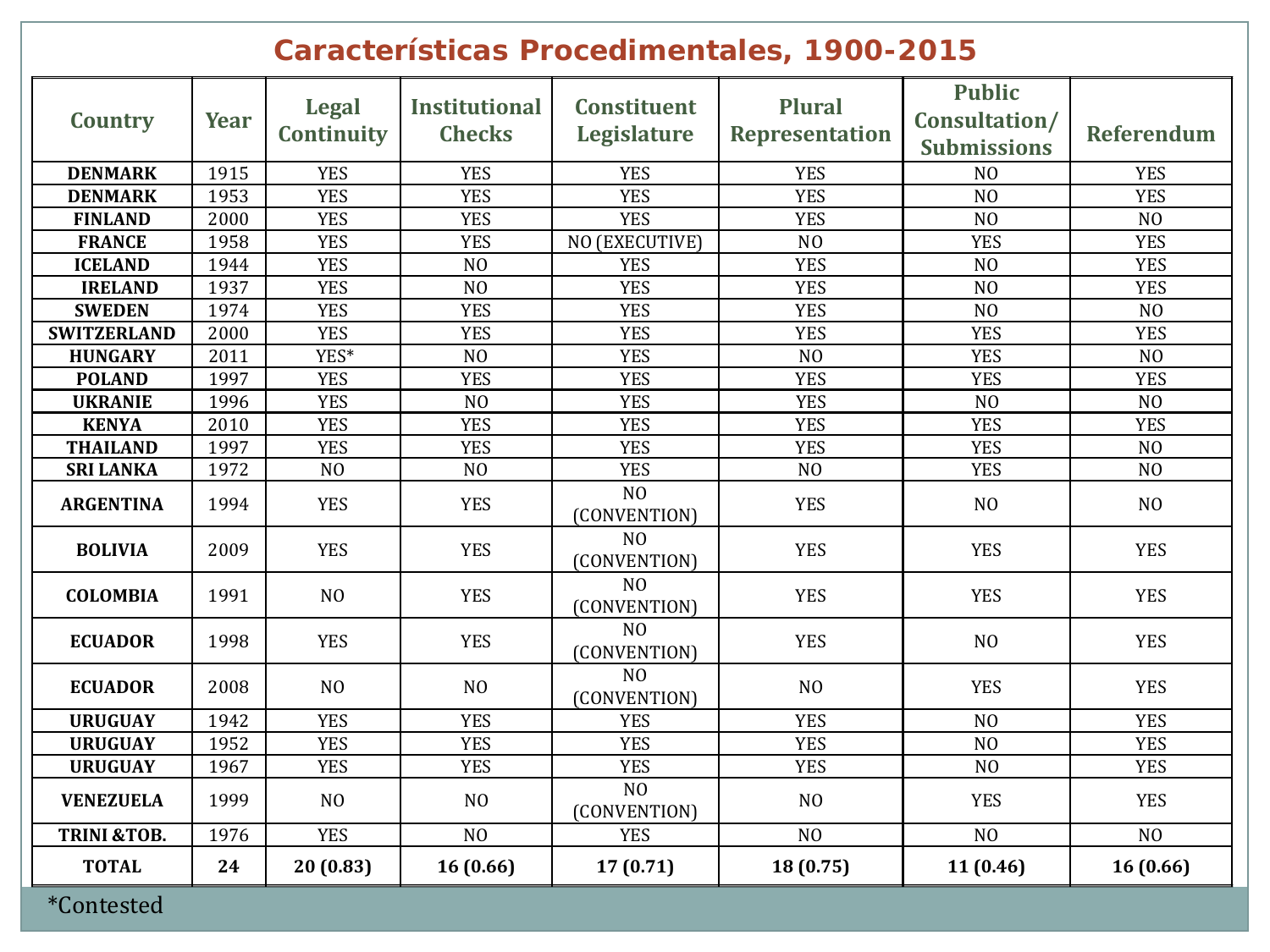#### **Relación entre variables procedimentales**

|                                       | <b>Procedural</b><br><b>Feature</b> |                                       |                                          |                                        |                                        |  |
|---------------------------------------|-------------------------------------|---------------------------------------|------------------------------------------|----------------------------------------|----------------------------------------|--|
| <b>Procedural</b><br><b>Feature</b>   | <b>Legal</b><br><b>Continuity</b>   | <b>Institutional</b><br><b>Checks</b> | <b>Constituent</b><br><b>Legislature</b> | <b>Plural</b><br><b>Representation</b> | <b>Popular</b><br><b>Participation</b> |  |
| <b>Legal Continuity</b>               |                                     | $0.39$ (*)                            | 0.34                                     | $0.43$ (**)                            | $-0.59$ (***)                          |  |
| <b>Institutional</b><br><b>Checks</b> | $0.39$ (*)                          |                                       | $-0.11$                                  | $0.56$ (***)                           | $-0.25$                                |  |
| <b>Constituent</b><br>Legislature     | 0.34                                | $-0.11$                               |                                          | 0.27                                   | $-0.48$ (**)                           |  |
| <b>Plural</b><br>Representation       | $0.43$ (**)                         | $0.56$ (***)                          | 0.27                                     |                                        | $-0.47$ (**)                           |  |
| Popular<br>Participation              | $-0.59$ (***)                       | $-0.25$                               | $-0.48$ (**)                             | $-0.47$ (**)                           |                                        |  |

\*\*\*  $p < 0.01$ ; \*\*  $p < 0.05$ ; \*  $p < 0.1$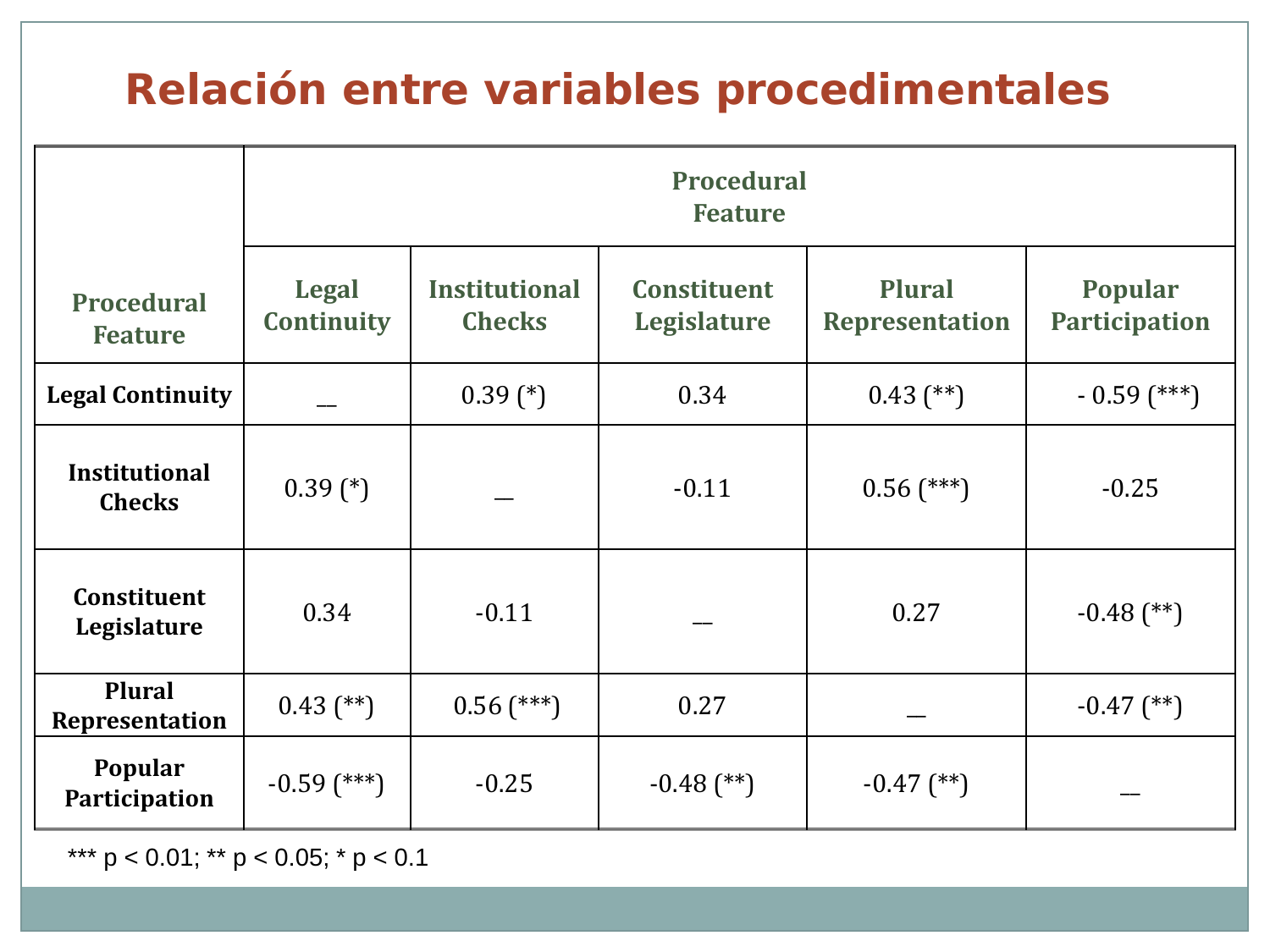## **Proceso Constituyente y Diseño Constitucional**

| <b>Process</b>                                    | <b>Executive</b><br><b>Power</b> | <b>Legislative</b><br><b>Power</b> | <b>Judicial</b><br>Independence | <b>Number of</b><br><b>Rights</b> |
|---------------------------------------------------|----------------------------------|------------------------------------|---------------------------------|-----------------------------------|
| <b>Legal Continuity</b>                           | 0.20<br>0.17                     |                                    | 0.20                            | $-0.29$                           |
| <b>Institutional</b><br><b>Checks</b>             | 0.18<br>0.11                     |                                    | 0.05                            | 0.08                              |
| <b>Constituent</b><br>Legislature                 | $-0.34$                          | $0.52$ (***)                       | 0.16                            | $-0.09$                           |
| <b>Plural</b><br><b>Representation</b>            | $-0.13$                          | 0.32                               | 0.19                            | 0.32                              |
| Checks+<br>Legislature +<br><b>Representation</b> | $-0.29$                          | $0.45$ (**)                        | 0.20                            | 0.18                              |
| Popular<br><b>Participation</b>                   | 0.21                             | $-0.48$ (**)                       | $-0.13$                         | $0.44$ (**)                       |

\*\*\*  $p < 0.01$ ; \*\*  $p < 0.05$ ; \*  $p < 0.1$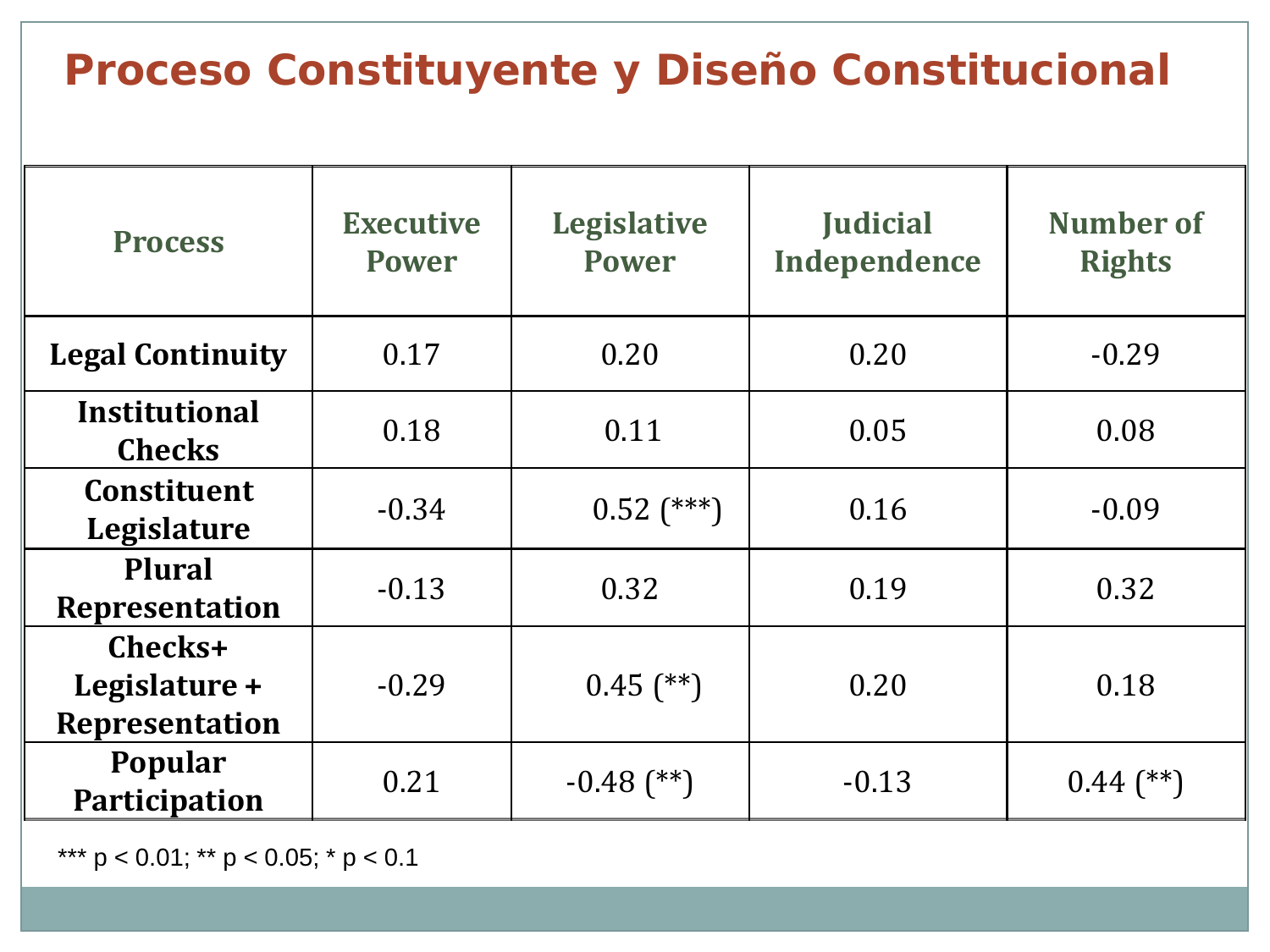## **Proceso Constituyente, Cumplimiento de la Constitución, y Democracia**

| <b>Process</b>                                     | <b>Legislative</b><br><b>Constraints</b> | <b>Judicial</b><br><b>Constraints</b> | <b>Equality</b><br>$\boldsymbol{\mathcal{S}}$<br><b>Liberty</b> | <b>Liberal</b><br><b>Component</b> | <b>Electoral</b><br><b>Democracy</b> |
|----------------------------------------------------|------------------------------------------|---------------------------------------|-----------------------------------------------------------------|------------------------------------|--------------------------------------|
| <b>Legal Continuity</b>                            | $0.52$ (***)                             | 0.33                                  | 0.06                                                            | $0.41$ (**)                        | 0.33                                 |
| <b>Institutional</b><br><b>Checks</b>              | $0.46$ (**)                              | $0.47$ (**)                           | 0.29                                                            | $0.48$ (**)                        | $0.39$ (*)                           |
| <b>Constituent</b><br>Legislature                  | 0.31                                     | 0.13                                  | $-0.12$                                                         | 0.17                               | 0.33                                 |
| <b>Plural</b><br><b>Representation</b>             | 0.31                                     | 0.26                                  | 0.12                                                            | 0.29                               | 0.21                                 |
| Checks +<br>Legislature +<br><b>Representation</b> | $0.48$ (**)                              | $0.38$ (*)                            | 0.12                                                            | $0.42$ (**)                        | $0.41$ (**)                          |
| Popular<br>Participation                           | $-0.60$ (***)                            | $-0.31$                               | 0.09                                                            | $-0.39$ $(*)$                      | $-0.39$ $(*)$                        |

\*\*\*  $p < 0.01$ ; \*\*  $p < 0.05$ ; \*  $p < 0.1$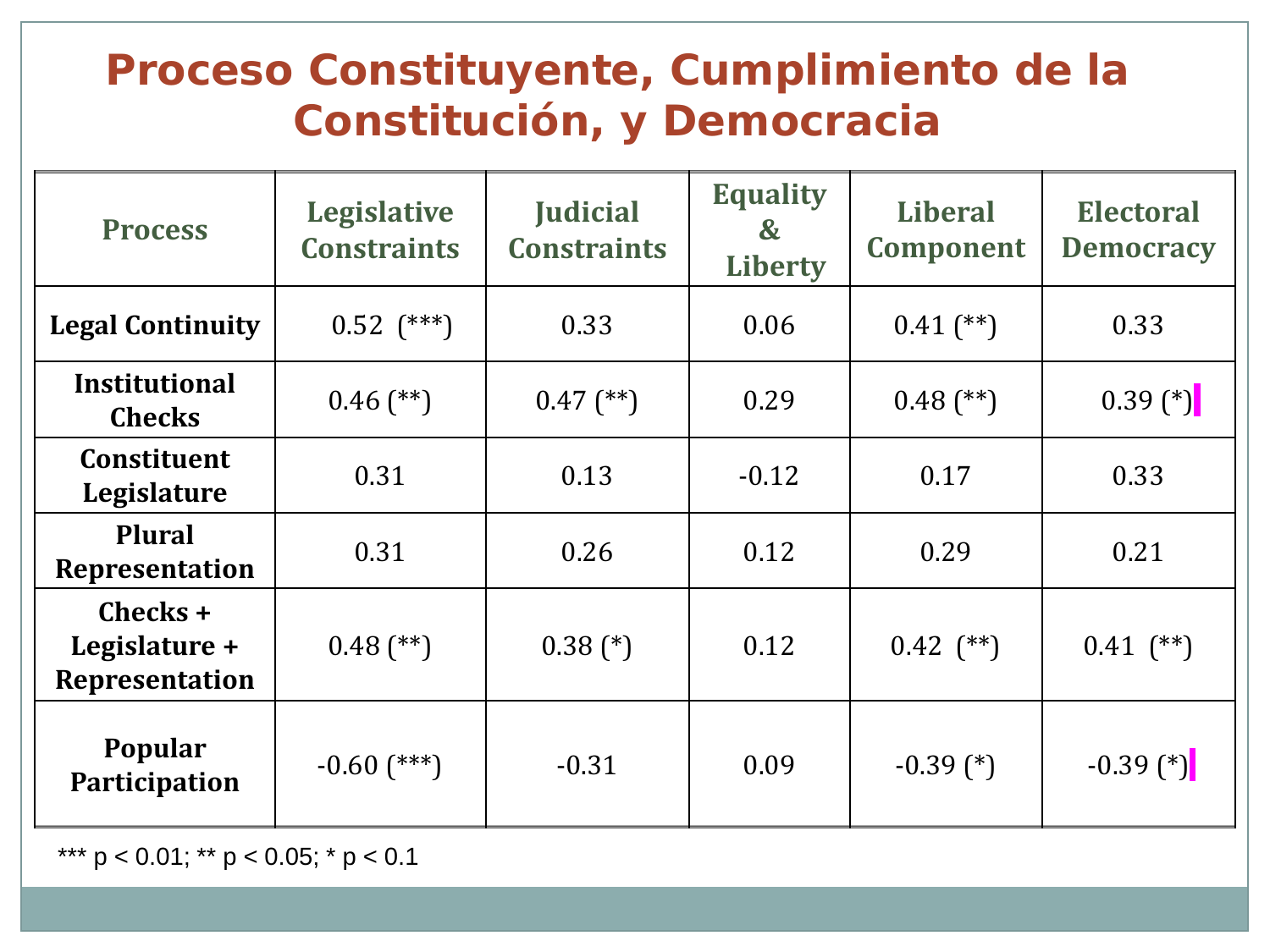## **Casos Comparados**

#### H**ungary 2011-Kenya 2010**

Similarities: Legal continuity, constituent legislature, citizen involvement.

Difference: institutional checks and plural representation in Kenya and lack of them in Hungary

Outcome: deterioration of liberal and electoral democracy in Hungary and improvement in Kenya

Extra-procedural explanatory variables: high conflict but even distribution of power in Kenya, high conflict but uneven balance in Hungary

#### **Colombia 1991-Ecuador 2008**

Similarities: Legal discontinuity, special convention, citizen involvement. Difference: institutional checks and plural representation in Colombia and lack of them in Ecuador

Outcome: deterioration of liberal and electoral democracy in Ecuador and improvement in Colombia

Extra-procedural explanatory variables: low conflict and even distribution of power in Colombia, high conflict and uneven balance in Ecuador